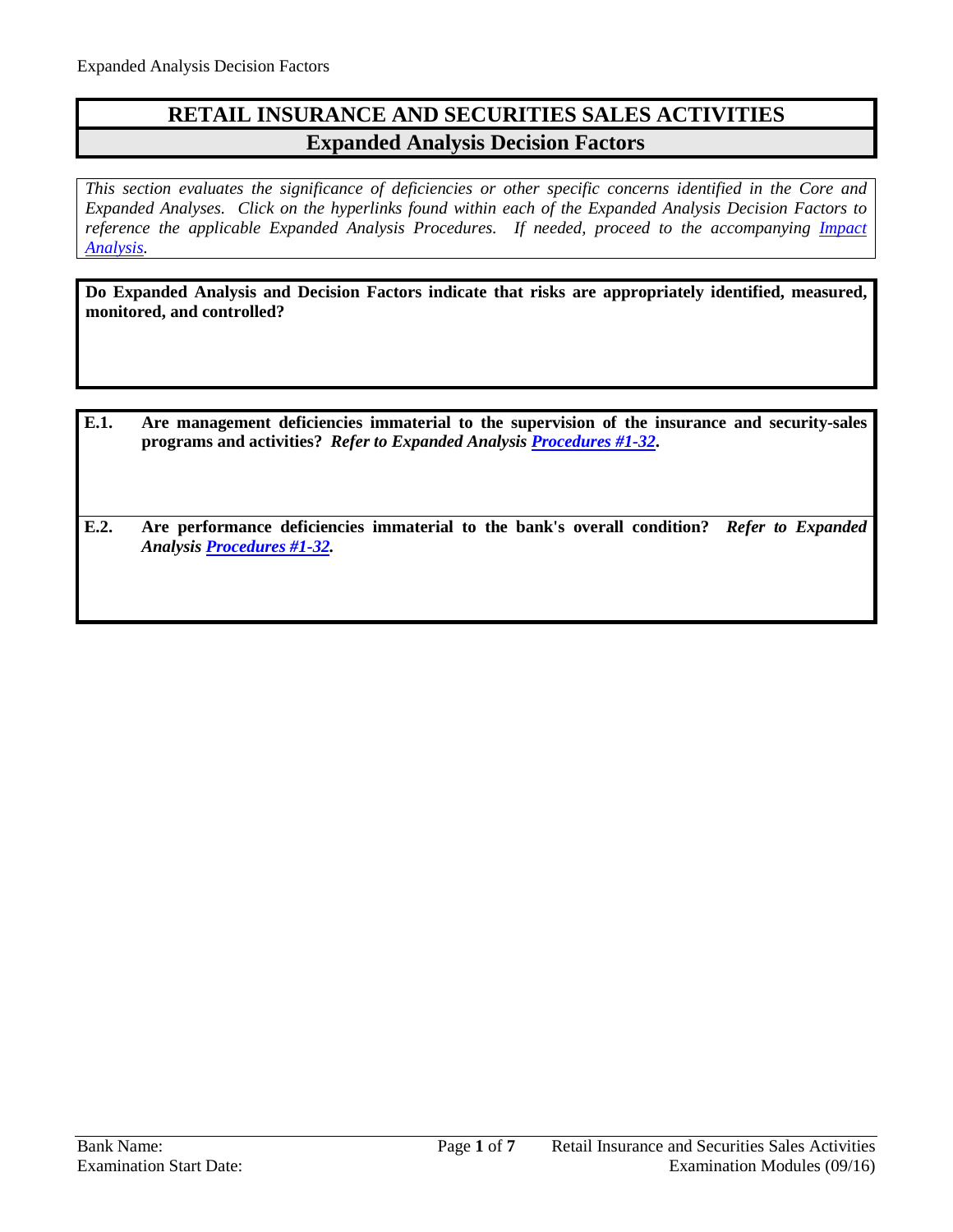## **RETAIL INSURANCE AND SECURITIES SALES ACTIVITIES Expanded Analysis Procedures**

*Generally, procedures used in the Expanded Analysis should target concerns identified in the Core Analysis and Decision Factors. The flexible guidelines specified for the Core Analysis also apply to the Expanded Analysis.*

<span id="page-1-0"></span>**Policies, Procedures, and Other Risk Limiting Methods**

- **1. Investigate why policy or procedure deficiencies identified in the Core Analysis exist. Discuss recommendations for corrective action with management. Possible reasons for policy deficiencies may include:**
	- **Management overlooked issues;**
	- **Management is unfamiliar with guidelines for retail insurance and security-sales activities, including those that ensure compliance with the GLBA broker exceptions and Regulation R rules applicable for bank networking arrangements with a broker-dealer; or**
	- **Management is unwilling to create or enhance policies and procedures.**
- **2. Determine whether management commits to and supports proper controls and monitoring to ensure policy guidelines are consistently followed. Determine whether proposed controls, if any, appear reasonable and implementable.**
- **3. For insurance programs:**
	- **Assess the risks to the institution caused by concentrations of sales of insurance products from troubled insurance carriers;**
	- **If a represented insurance company is failing or will be placed in receivership, determine the effect on bank operations; and**
	- **Review contingency plans for handling customer concerns.**
- **4. For bank proprietary insurance or securities activities, evaluate management's policies, procedures, and ability relative to potential cash injections or liquidity problems.**

## **Internal Controls**

**5. When concerns with internal controls are identified in the Core Analysis, evaluate whether the internal control weaknesses may expose the bank to material loss.**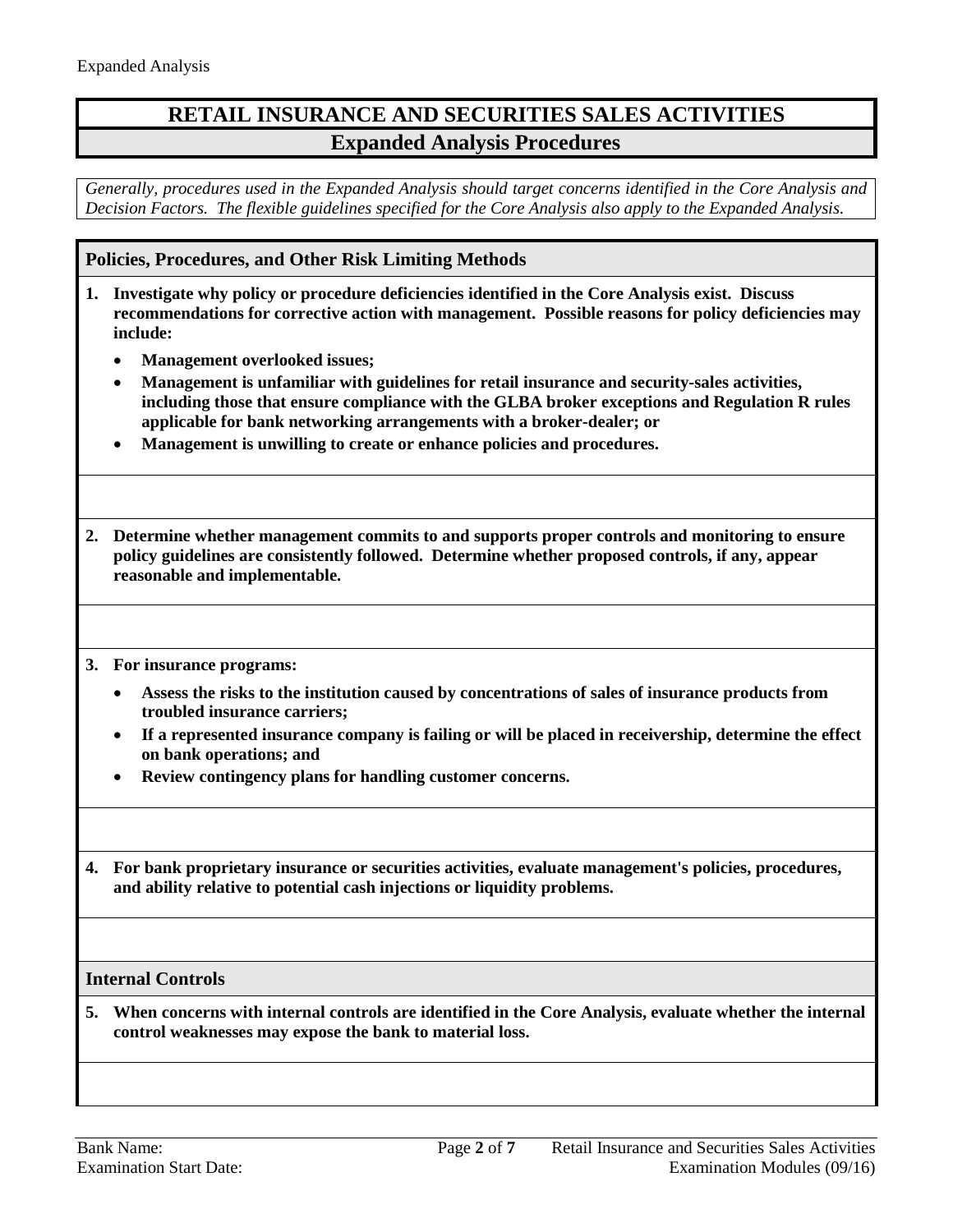- **6. Research any material deficiencies in management reports to determine the underlying cause.**
- **7. If a bank or its subsidiary conducts insurance sales activities, evaluate internal controls designed to guard against misappropriation of funds for accounts that are used to hold payouts from insurers and deposits for insureds. Determine whether management established methods for fraud prevention and investigation.**

**8. Assess the internal controls employed to mitigate risks that accompany outsourcing arrangements, including contingency plans to address nonperformance by an external vendor.**

**Audit or Independent Review**

**9. Determine why audit or independent review deficiencies exist.**

**10. Verify the accuracy of independent-review reports to the board.**

**Information and Communication Systems**

- **11. Review the deficiencies in information and communication systems and determine the underlying cause(s).**
- **12. Determine whether management monitors insurance policy renewals, lapses, and surrender rates to identify fluctuations in the customer base that could result in loss of business and revenue.**
- **13. Determine the impact weakness may have on the bank's liquidity posture and incorporate the analysis in the examination's liquidity assessments, where appropriate. Consider:**
	- **Deposit run-off because of reputation concerns,**
	- **Deposit outflows to insurance or investment products, and**
	- **Deposit inflows associated with insurance or security-sales programs.**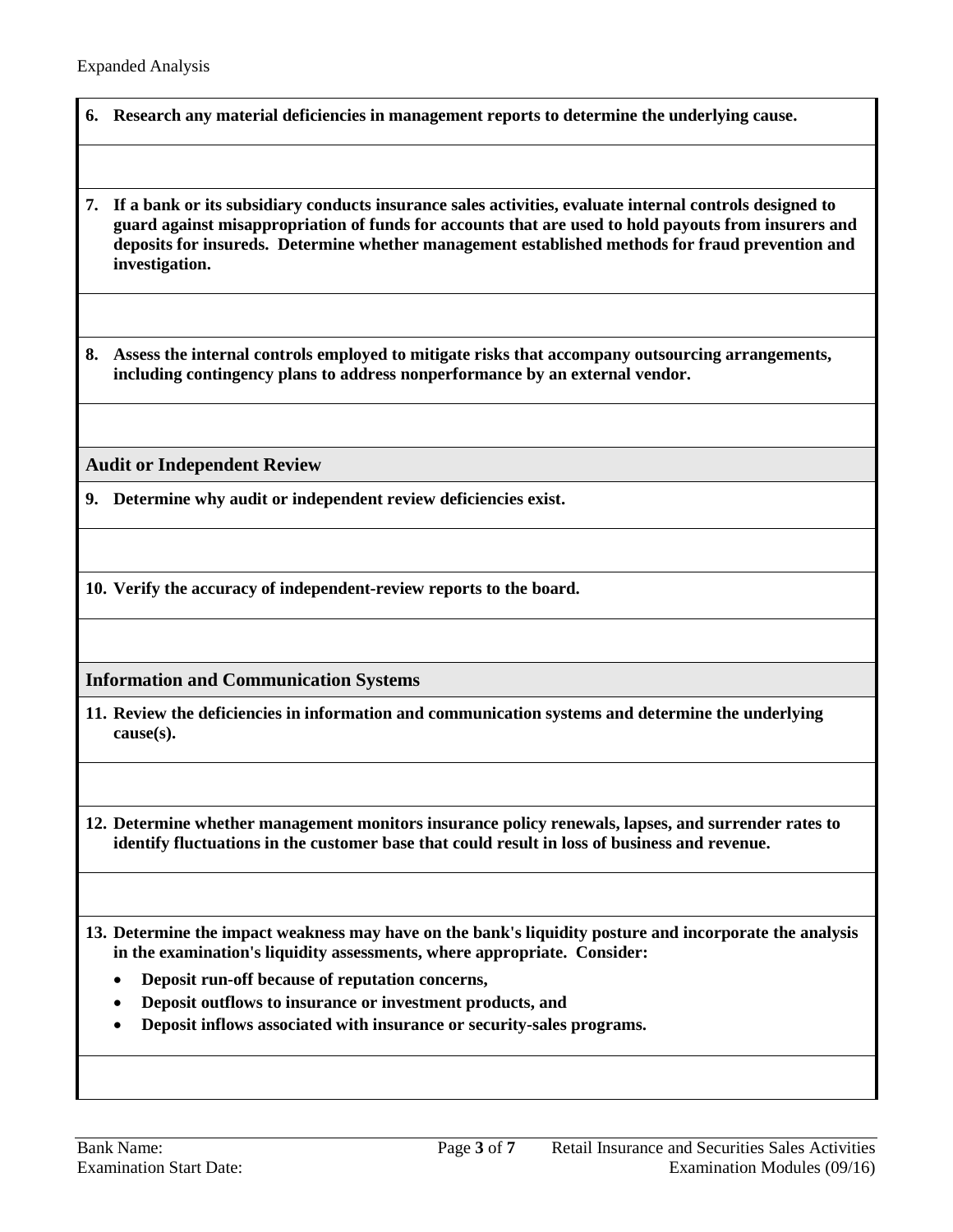- **14. In instances where the institution purchased an insurance agency, determine whether management properly accounts for intangibles (i.e., goodwill and restrictive management covenants).**
- **15. If the bank owns an insurance agency, determine whether management follows accounting pronouncements that apply to insurance activities (e.g., premium recognition). Refer to the American Institute of Certified Public Accountants (AICPA) Audit Guide for more details.**

**Third Party Agreements and Reviews**

- **16. Assess the magnitude of risk exposure arising from disputes with third parties or customers, such as contract breaches or pending lawsuits.**
- **17. Determine whether management monitors an insurance agency's conformance with contractual servicing responsibilities.**

*Note: Servicing responsibilities can range from file maintenance to premium collection and claims adjustment. Problems may indicate potential financial or operational supervisory concerns.*

**18. Determine whether management periodically requests confirmation that third-party insurance agencies monitor represented insurers with respect to reinsurance agreements, if applicable.**

**Board and Senior Management Oversight**

- **19. Determine the cause of any violations of Regulation R and identify the responsible party or parties. Consider the following:**
	- **Lack of familiarity with laws, regulations, or policy statements;**
	- **Negligence;**
	- **Misinterpretation;**
	- **Willful disregard and noncompliance; and**
	- **Fraudulent activity.**

**20. Determine whether any side letters to governing contracts exist.**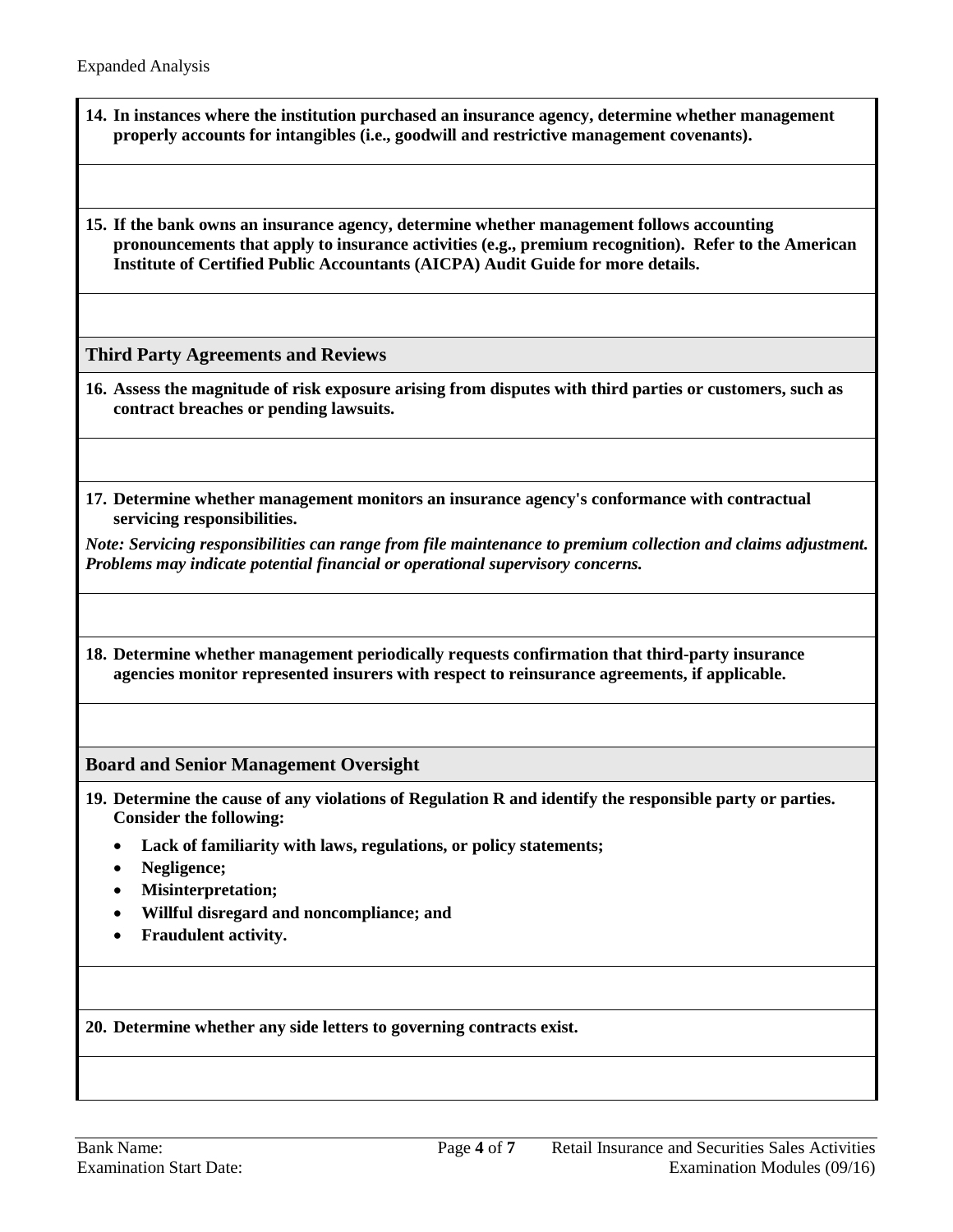**Compliance with Insurance and NDIP Consumer Protections (Non-FDIC Only)**

*Note: FDIC: Defer to DCP for all compliance reviews.*

**21. Review the bank's sales records to verify that only qualified and licensed or registered personnel are recommending and selling insurance or securities products.**

**22. Review the personnel files that management should maintain for bank or dual employee insurance or security-sales representatives for background and regulatory histories.**

**23. Visit additional insurance or NDIP sales locations, and evaluate promotional materials and sample customer information.**

- **24. Interview sales representatives and assess their knowledge of, and commitment to, providing adequate disclosures for insurance and NDIP sales programs. Consider required disclosures regarding:**
	- **The uninsured nature of any insurance, annuity, or securities product offered for sale (i.e., the product is not insured by the FDIC or any other U.S. government agency or by the bank or, if applicable, by an affiliate);**
	- **The statement that an insurance, annuity, or securities product is not a deposit, other obligation of, or guaranteed by the bank or an affiliate;**
	- **The investment risk associated with any such product (in the case of an insurance, annuity, or securities product that involves investment risk);**
	- **Notice that the bank or a subsidiary may not condition an extension of credit on the consumer's purchase of an insurance, annuity, or securities product from the bank or any of its affiliates, and that the consumer is free to purchase insurance products or annuities from another source; and**
	- **In the case of NDIPs, other required disclosures, such as proprietary product risks, fees, commissions, and arrangements with affiliated investment advisors, as applicable.**

**25. Assess the risk arising from customer confusion caused by inadequate observance of any consumer protection measures for insurance sales.**

**26. Review the sales operation for potential discriminatory, unsuitable, or deceptive sales practices. Analyze sales reports and promotional materials to determine whether the following situations exist:**

- **Questionable sales practices, such as churning; or**
- **Unsuitable recommendations (for example, high volumes of volatile instruments or dramatic increases in the sale of a particular product may indicate suitability concerns).**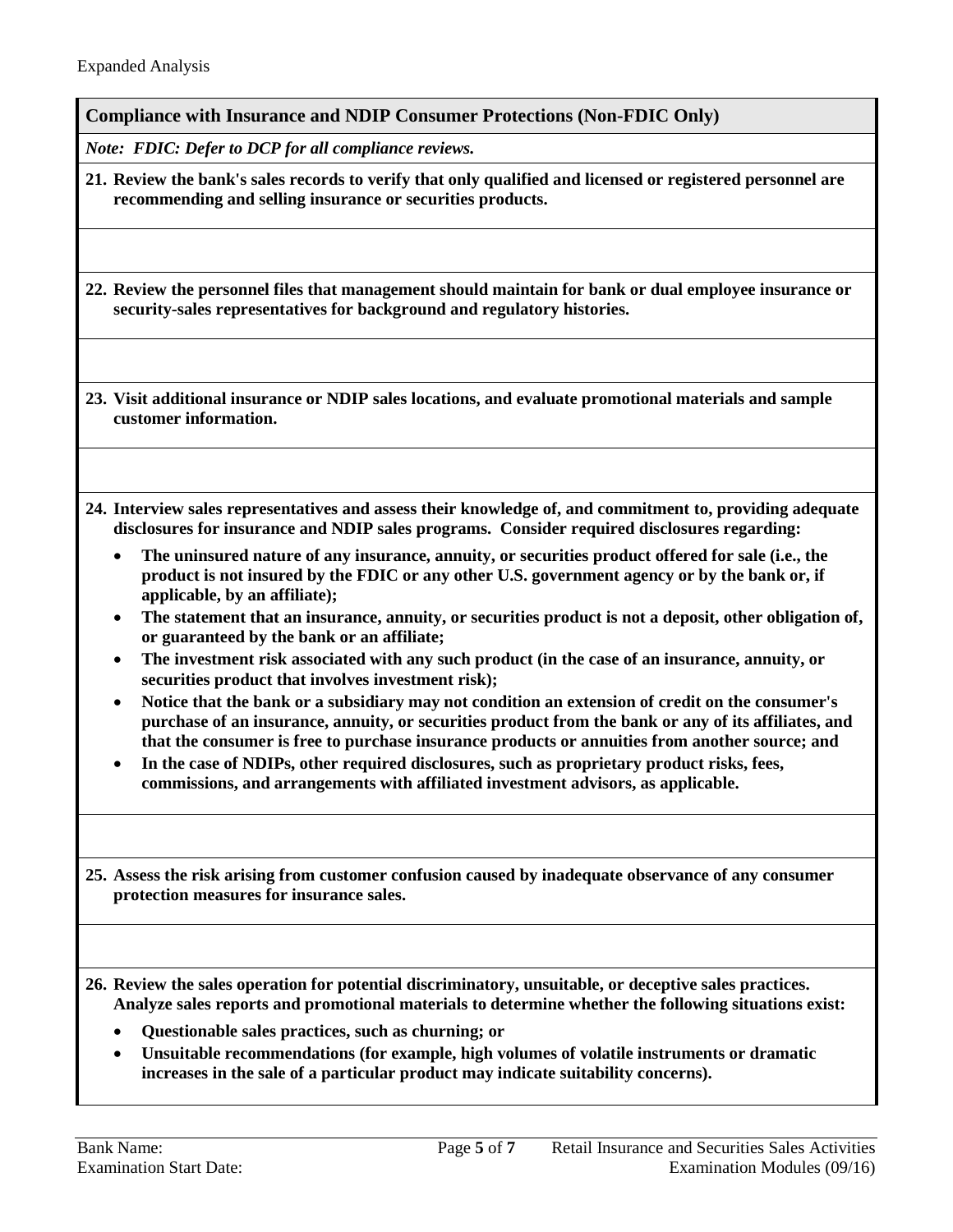**27. Review a sample of advertisements (including Internet related ads and telemarketing sales scripts) used in the sales program to market insurance products or NDIPs. Determine whether the promotions are misleading or confusing.**

**28. Determine whether referral incentives and other compensation packages are reasonable. Incentives and other packages should not be structured to promote or cause inappropriate insurance or NDIP sales practices.**

**29. Interview branch employees, including tellers and receptionists, to determine whether proper insurance and NDIP referral procedures are followed.**

**30. Review a sample of customer files to verify that the files contain the following items:**

- **Signed disclosure acknowledgement statements.**
- **For NDIP sales programs:**
	- o **Evidence of a registered representative's review of customer information for adequacy before offering investment recommendations,**
	- o **Current customer data,**
	- o **Evidence that registered representatives provide complete information to customers regarding risks, and**
	- o **Recommendations that conform to customers' goals.**
- **31. In banks with multiple retail insurance and security-sales sites, evaluate a small sample of the sales locations to determine whether the bank conducts sales transactions in an area that is physically segregated, to the extent practicable, from areas where retail deposits are routinely accepted from the public.**

**32. Determine whether the independent review function:**

**Tracks customer complaints relative to insurance or NDIP sales activities,**

- **Identifies documentation deficiencies, and**
- **Reports findings to the bank's board.**

**End of Expanded Analysis. If needed, Continue to [Impact Analysis.](#page-6-0)**